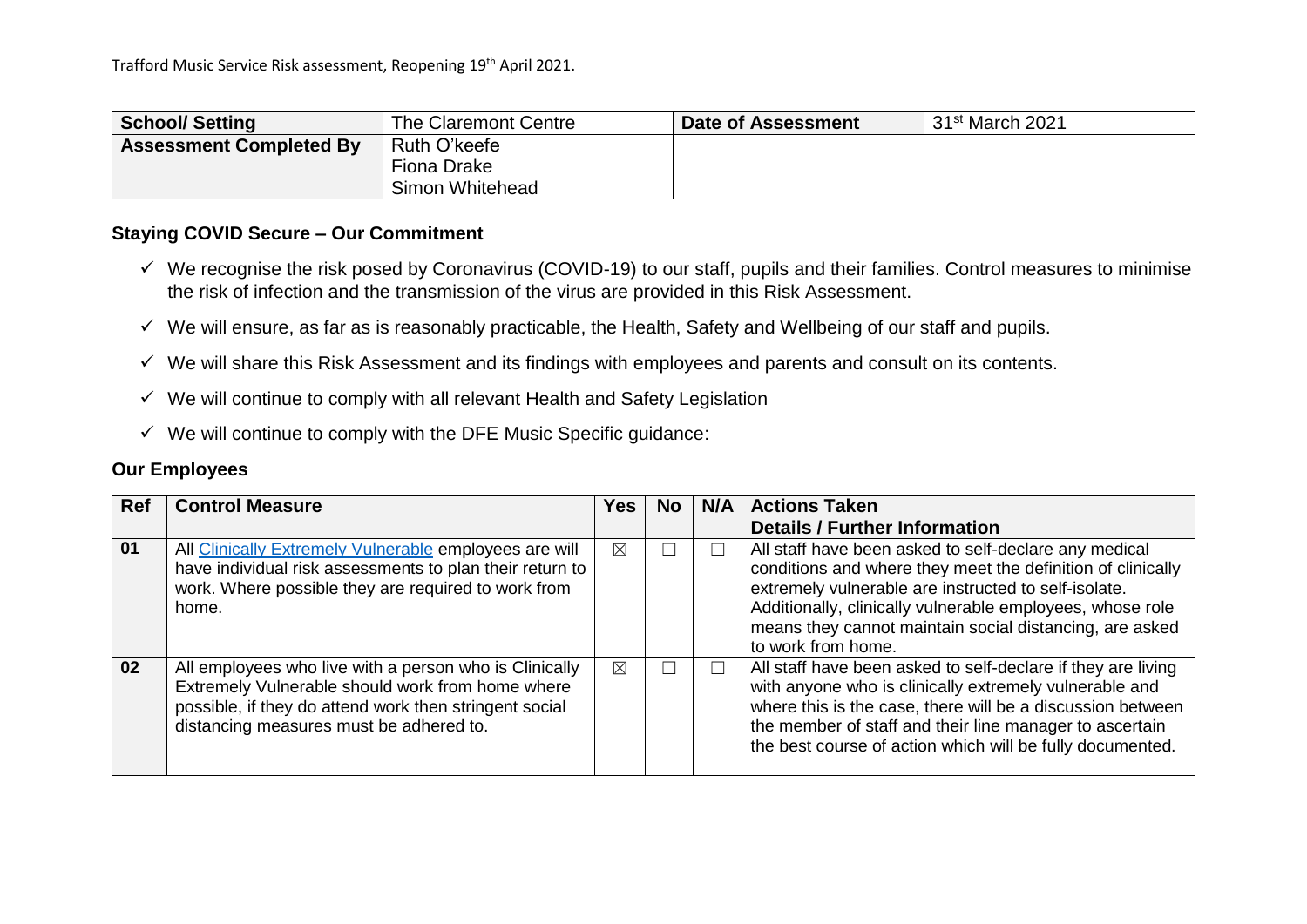| $\overline{03}$ | All Clinically Vulnerable employees are required to<br>take extra care in observing social distancing and<br>should work from home where possible. If unable to<br>work from home, they will be offered the safest<br>available on site role, ensuring that they adhere to<br>stringent social distancing measures. (NB employees<br>who live with a person who is Clinically Vulnerable<br>can attend school/setting) | $\boxtimes$ | П      | $\Box$ | For all staff who are clinically vulnerable they must self-<br>declare and there will be a discussion between that<br>member of staff and their line manager to ascertain the<br>best course of action which will be fully documented.                                                                                                                                                                                                                                                                                                                                                                                                                                                                                                    |
|-----------------|------------------------------------------------------------------------------------------------------------------------------------------------------------------------------------------------------------------------------------------------------------------------------------------------------------------------------------------------------------------------------------------------------------------------|-------------|--------|--------|-------------------------------------------------------------------------------------------------------------------------------------------------------------------------------------------------------------------------------------------------------------------------------------------------------------------------------------------------------------------------------------------------------------------------------------------------------------------------------------------------------------------------------------------------------------------------------------------------------------------------------------------------------------------------------------------------------------------------------------------|
| 04              | All employees, themselves or persons within their<br>household who have COVID-19 symptoms, should not<br>attend school/ setting until they can be tested. If test is<br>negative they can return to work.                                                                                                                                                                                                              | $\boxtimes$ | $\Box$ | $\Box$ | All employees who have COVID-19 symptoms or persons<br>within their household who do, will be asked to attend a<br>testing centre immediately and will not be allowed to<br>attend school until a) the test returns negative, or b) in<br>the event of a positive test, they have fully recovered and<br>completed the allotted period of self-isolation.<br>All such incidents will be recorded and the employee's<br>line manager will be in regular contact with the staff<br>member. If an employee requires longer than the<br>statutory length of self-certification, then they will require<br>to provide a doctor's sickness note.<br>This information is shared with staff and parents so they<br>are aware of these procedures. |
| 05              | We regularly contact / keep in touch with colleagues<br>who are self- isolating/ working from home and<br>monitor / support both their Physical and Mental<br>Health & Wellbeing                                                                                                                                                                                                                                       | $\boxtimes$ | $\Box$ | $\Box$ | Managers maintains contact with all staff they line<br>manage and supports employees who are self-isolating.                                                                                                                                                                                                                                                                                                                                                                                                                                                                                                                                                                                                                              |
| 06              | We provide suitable information and equipment to<br>work at home safely and effectively including those<br>staff who require additional aids and adaptations.                                                                                                                                                                                                                                                          | $\boxtimes$ | $\Box$ | $\Box$ | Although at present we do not have any staff who require<br>additional aids and adaptations, these would be provided<br>if needed.                                                                                                                                                                                                                                                                                                                                                                                                                                                                                                                                                                                                        |
| 07              | Staff who visit schools on a regular basis can request<br>to be allocated a testing kit from their school should<br>they wish.                                                                                                                                                                                                                                                                                         |             |        |        | There is no obligation to enter the regular testing<br>programme for schools, however TMS recommend that<br>tutors consider this to safeguard their own health and that<br>of their families.                                                                                                                                                                                                                                                                                                                                                                                                                                                                                                                                             |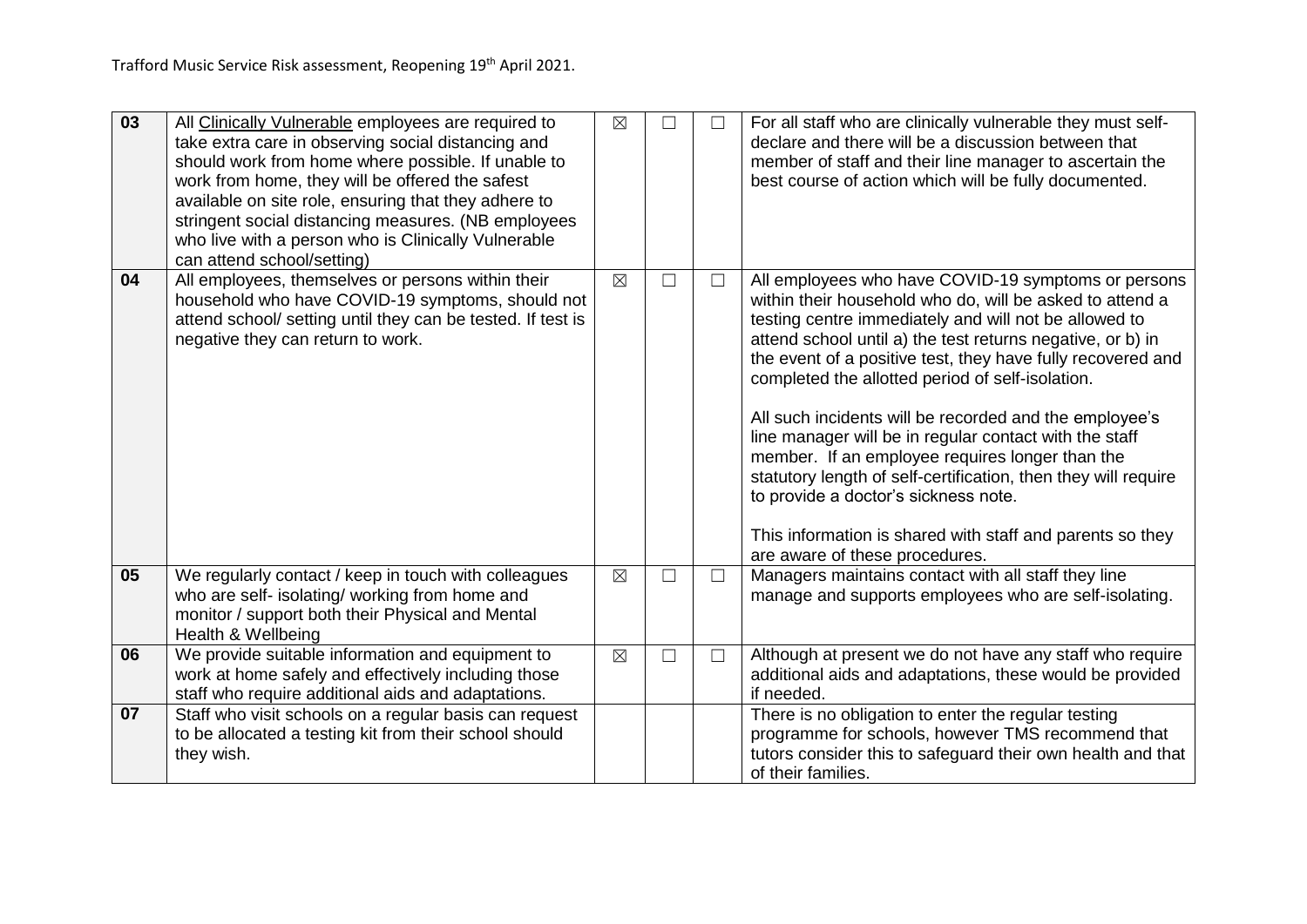|    |                                                                                                                                                                                                                             |  | Where schools have been asked and will not / cannot<br>issue a testing kit this can be referred to their line<br>manager or to the head of service.      |
|----|-----------------------------------------------------------------------------------------------------------------------------------------------------------------------------------------------------------------------------|--|----------------------------------------------------------------------------------------------------------------------------------------------------------|
| 08 | Staff will adhere to social distancing guidance. Staff<br>are asked to wear a face mask when entering and<br>moving around the building (unless exempt). Staff<br>may wear a face covering to teach in should they<br>wish. |  | TMS will provide all staff who want them with masks<br>(unlimited) and visors (one per staff member) which they<br>may use while teaching at the Centre. |

# **Our Pupils**

| Ref | <b>Control Measure</b>                                                                                                                                                                                                  | <b>Yes</b>  | No | N/A    | <b>Actions Taken</b>                                                                                                                                                                                                                                                                                                                                                       |
|-----|-------------------------------------------------------------------------------------------------------------------------------------------------------------------------------------------------------------------------|-------------|----|--------|----------------------------------------------------------------------------------------------------------------------------------------------------------------------------------------------------------------------------------------------------------------------------------------------------------------------------------------------------------------------------|
|     |                                                                                                                                                                                                                         |             |    |        | <b>Details / Further Information</b>                                                                                                                                                                                                                                                                                                                                       |
| 09  | All Clinically Extremely Vulnerable pupils are offered<br>the option to continue their lessons on Zoom                                                                                                                  | $\boxtimes$ | Г  | $\Box$ | Criteria will be communicated to parents/carers and the<br>option for their children not to attend Music Centre.<br>Parents must notify Music Service of any child who may<br>be registered as clinically extremely vulnerable.                                                                                                                                            |
|     |                                                                                                                                                                                                                         |             |    |        | It is the responsibility of parents and carers to inform the<br>music service as soon as their child presents with<br>COVID-19 symptoms.                                                                                                                                                                                                                                   |
| 10  | All pupils who live with a person who is Clinically<br>Extremely Vulnerable should have online lessons from<br>home if possible, if they do attend music centre then<br>stringent social distancing must be adhered to. | $\boxtimes$ | П  | $\Box$ | Criteria communicated to parents/carers and the need for<br>their children not to attend where someone they live with<br>is Clinically Extremely Vulnerable (including the sharing<br>of this risk assessment). If however, any parent wishes<br>their child to attend Music Centre, then parents must<br>have a discussion with a senior manager at the Music<br>Service. |
| 11  | All Clinically Vulnerable pupils should follow medical<br>advice for their individual circumstances. (NB if a child<br>lives with a person who is Clinically Vulnerable they<br>can attend the music centre)            | $\boxtimes$ | Г  | $\Box$ | Parents must notify Music Centre of any child who may<br>be deemed clinically vulnerable as defined by the<br>government.<br>They must seek medical advice for their individual<br>circumstances and notify Music Service.                                                                                                                                                 |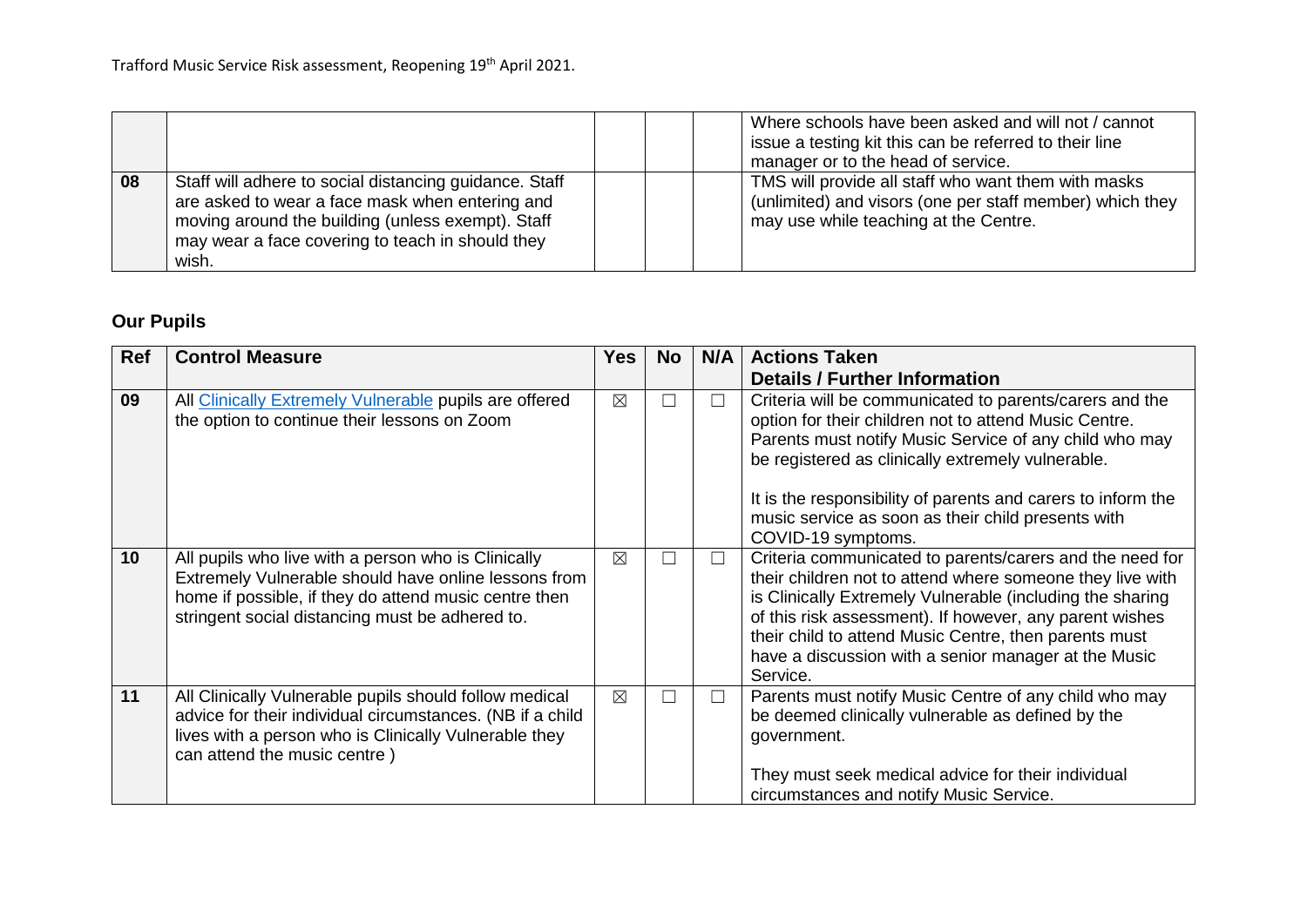| 12 |                                                                                                              |             |   |   |                                                                                                                 |
|----|--------------------------------------------------------------------------------------------------------------|-------------|---|---|-----------------------------------------------------------------------------------------------------------------|
|    | All pupils, or persons within their household that have<br>COVID 19 symptoms should not attend Music Service | ⊠           |   |   | Parents are reminded of this requirement. If a parent<br>reports a sickness the office staff will establish the |
|    | Centre until they can be tested. If test is negative                                                         |             |   |   | symptoms and advise accordingly.                                                                                |
|    | they can return to Music Centre.                                                                             |             |   |   |                                                                                                                 |
|    |                                                                                                              |             |   |   | All children who have COVID-19 symptoms or persons                                                              |
|    |                                                                                                              |             |   |   | within their household who do, will be asked to attend a                                                        |
|    |                                                                                                              |             |   |   | testing centre immediately and will not be allowed to                                                           |
|    |                                                                                                              |             |   |   | attend Music Centre until a) the test returns negative, or                                                      |
|    |                                                                                                              |             |   |   | b) in the event of a positive test, they have fully recovered                                                   |
|    |                                                                                                              |             |   |   | and completed the allotted period of self-isolation.                                                            |
| 13 | We provide the option of online lessons for all pupils                                                       | $\boxtimes$ | П |   | Children will be offered usual face to face instrumental                                                        |
|    | who are registered for lessons but are not able to                                                           |             |   |   | lessons. These will begin to be phased in from April 19th                                                       |
|    | attend Music Centre.                                                                                         |             |   |   | 2021. Please see Appendix 1 for additional information                                                          |
|    |                                                                                                              |             |   |   | about specific instruments.                                                                                     |
|    |                                                                                                              |             |   |   | If staff are absent we will either cancel and rearrange                                                         |
|    |                                                                                                              |             |   |   |                                                                                                                 |
|    |                                                                                                              |             |   |   | lessons, arrange for them to take place online, or cover<br>with a different member of staff.                   |
|    |                                                                                                              |             |   |   |                                                                                                                 |
| 14 | The maximum number of pupils in any one room will                                                            | L.          | П | ┑ | Ensembles will be divided into small group rehearsals                                                           |
|    | depend on the room size, and the instruments being                                                           |             |   |   | and will follow the instrument specific guidance. The                                                           |
|    | played. This is documented in the Building Risk                                                              |             |   |   | general rule is that the distance between staff and pupil is                                                    |
|    | assessment and the additional information for                                                                |             |   |   | 3 metres, and between pupils is 2 metres. The maximum                                                           |
|    | instruments in Appendix 1 at the end of this                                                                 |             |   |   | group size is dependent on the room size and ventilation                                                        |
|    | document.                                                                                                    |             |   |   | available.                                                                                                      |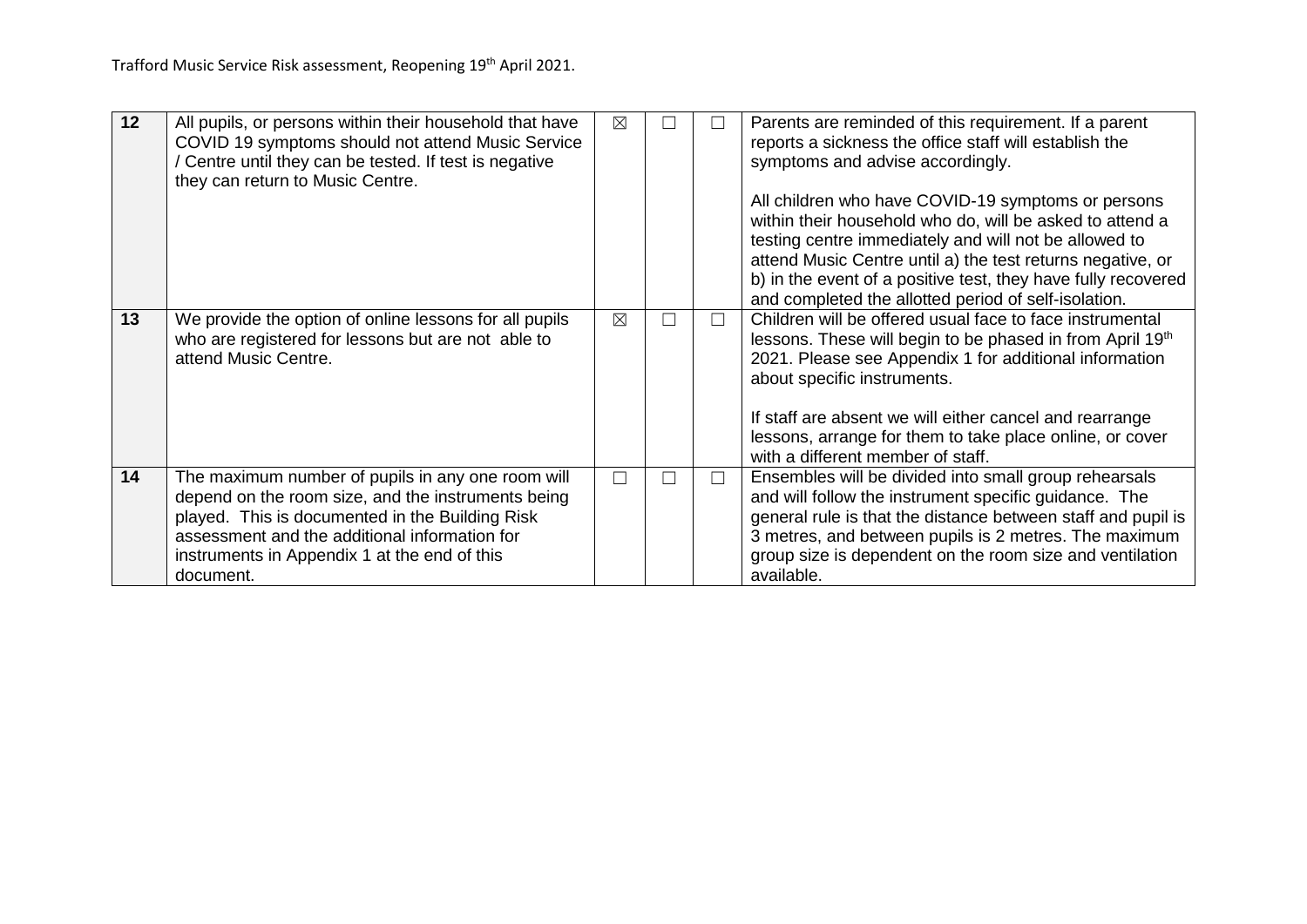# **Our Music Centre Site – The Claremont Centre**

|            | <b>Capacity &amp; Access</b>                                                                                                                                                                                                                                                                                                                                                                                                                                                                                                                                                                                                                                                                                                                                                                                                                                                         |             |           |        |                                                                                                                                                                                                                                                                                                                                                                                                                                                                                                                                                                                                                                                                                                                                                                           |
|------------|--------------------------------------------------------------------------------------------------------------------------------------------------------------------------------------------------------------------------------------------------------------------------------------------------------------------------------------------------------------------------------------------------------------------------------------------------------------------------------------------------------------------------------------------------------------------------------------------------------------------------------------------------------------------------------------------------------------------------------------------------------------------------------------------------------------------------------------------------------------------------------------|-------------|-----------|--------|---------------------------------------------------------------------------------------------------------------------------------------------------------------------------------------------------------------------------------------------------------------------------------------------------------------------------------------------------------------------------------------------------------------------------------------------------------------------------------------------------------------------------------------------------------------------------------------------------------------------------------------------------------------------------------------------------------------------------------------------------------------------------|
| <b>Ref</b> | <b>Control Measure</b>                                                                                                                                                                                                                                                                                                                                                                                                                                                                                                                                                                                                                                                                                                                                                                                                                                                               | <b>Yes</b>  | <b>No</b> | N/A    | <b>Actions Taken</b><br><b>Details / Further Information</b>                                                                                                                                                                                                                                                                                                                                                                                                                                                                                                                                                                                                                                                                                                              |
| 15         | Designated Entrance and Exit Points to the Building.<br>All pupils and staff will enter via the main entrance.<br>Our supervisory assistants will sign in the pupils so<br>they are not using the same pen.<br>There will be marked waiting posts 2m apart at the<br>front entrance and the supervisory assistant at the<br>front door will manage the entry of pupils.<br>All pupils and staff will exit the building via the door at<br>the back of the building, following the one-way<br>system. There will be an additional supervisory<br>assistant who will manage the exit of pupils. The<br>supervisory assistant will sign out pupils so they are<br>not using the same pen.<br>When pupils have finished their lessons and arrive by<br>the exit door, they will stand on spots ensuring 2m<br>distancing and their exit will be managed by the<br>supervisory assistant. | $\boxtimes$ |           | $\Box$ | Entrances and exits to and from Music Centre will be:<br>Main Entrance – All pupils and staff will enter at<br>$\bullet$<br>the main entrance / door.<br>Back door - All pupils and staff will exit at the<br>back door of the building<br>Entrance and exit points to Music Centre will be staffed<br>to: assist in social distancing; to ensure the safeguarding<br>of pupils and staff; and to promote the efficiency of the<br>systems in place.<br>A phased return for pupils to Music Centre will begin 19th<br>April for lessons only, followed by adapted ensemble<br>provision, including online provision.<br>A rota will be in place to ensure that there are 3<br>members of music service staff managing the flow of<br>children in and out of the building. |
| 16         | One way systems will be followed in the Claremont<br>Centre by all staff and pupils.                                                                                                                                                                                                                                                                                                                                                                                                                                                                                                                                                                                                                                                                                                                                                                                                 | $\boxtimes$ | $\Box$    | $\Box$ | Signs will be posted around the Claremont Centre to<br>indicate direction of flow. Staircase set one will be for<br>going up only, staircase 2 for coming down. This is<br>clearly indicated on the Claremont Centre floor plan.<br>A video of the building and the route to follow will be sent<br>to pupils and parents prior to their arrival so they are<br>clear about the route they will take to their lessons.                                                                                                                                                                                                                                                                                                                                                    |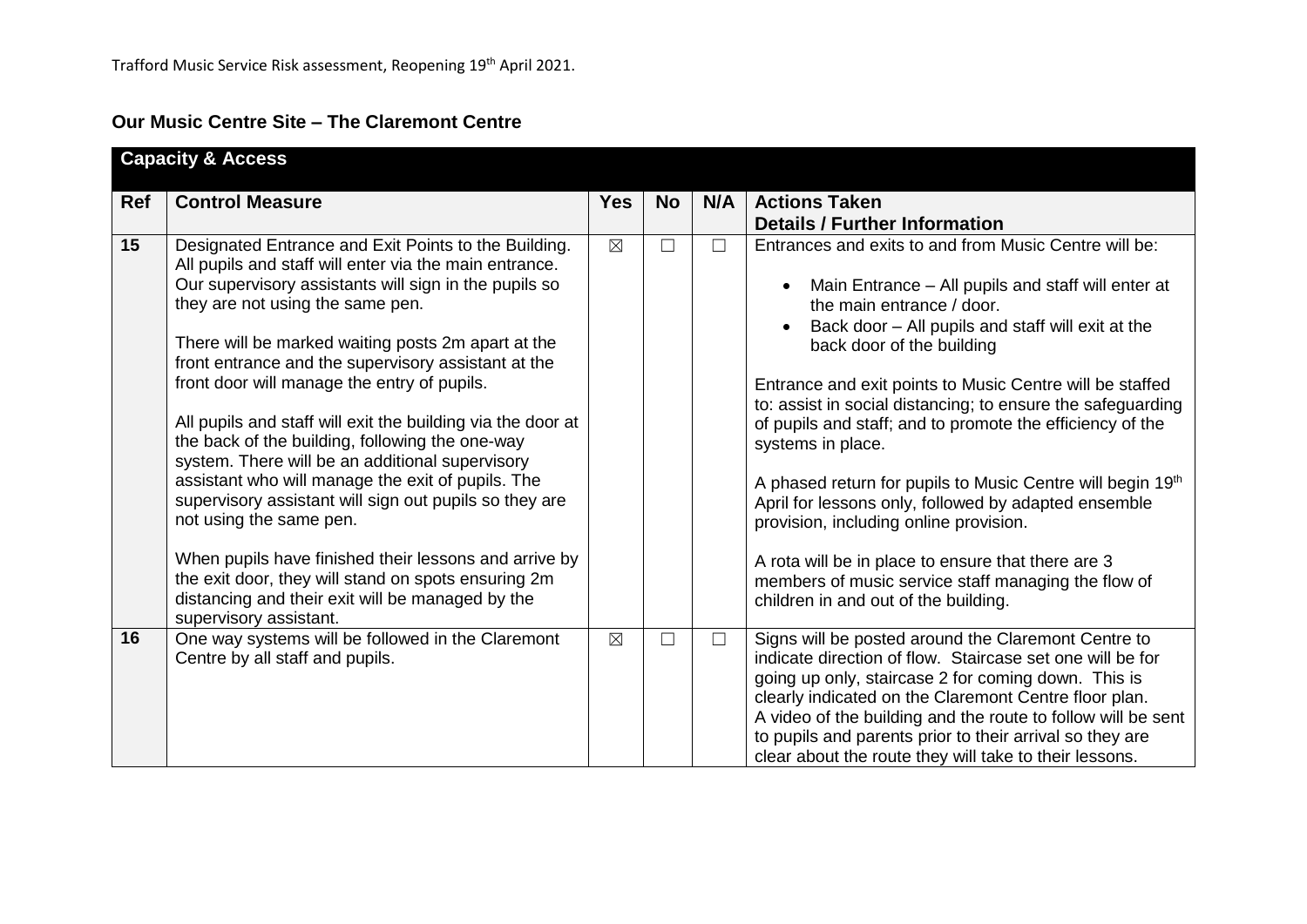| 17 | Develop, share and display drop off/ collection                                                            | $\boxtimes$ | $\Box$ | After receiving your child's entry and exit times:                                                                                                                                                                                                                                                                                                                                                                                                                                                                                                                                                                                                                                                              |
|----|------------------------------------------------------------------------------------------------------------|-------------|--------|-----------------------------------------------------------------------------------------------------------------------------------------------------------------------------------------------------------------------------------------------------------------------------------------------------------------------------------------------------------------------------------------------------------------------------------------------------------------------------------------------------------------------------------------------------------------------------------------------------------------------------------------------------------------------------------------------------------------|
|    | protocols e.g. one-way system and one parent/carer<br>only to drop off/ collect child.                     |             |        | You must adhere to your given timeslot that will<br>$\bullet$<br>be given to you for drop off and pick up.<br>Parents will wait with their child until they are<br>instructed to enter the building by the support<br>staff managing entry and exit. Children will be<br>signed into the building by the Music Service<br>support staff.<br>Parents are asked to wait socially distanced at<br>the back door to collect their child.<br>Regardless of weather conditions, systems will<br>remain in place until further notice.<br>This system is in place to ensure that parents keep<br>socially distanced at all times.<br>Parents / Carers will not be permitted entry into the<br><b>Claremont Centre.</b> |
| 18 | Restrictions on access to Music Centre by third<br>parties (parents, members of the public, visitors etc). | $\boxtimes$ | $\Box$ | If parents need to communicate with the Music Service,<br>please telephone or email the centre on<br>music.service@trafford.gov.uk or 0161 911 8659/8689<br>Due to the size restrictions In the foyer of the Music<br>Centre, we will no longer be allowing parents to enter for<br>queries during music Centre running times 330pm - 9pm<br>each evening and 9-12.30 on a Saturday.<br>Instrument collections and drop off and other face to face<br>parental enquiries must be done between 9am and 3pm<br>by appointment only as the Claremont Centre as limited<br>opening during the day.<br>Other visitors e.g. contractors necessary for safety<br>checks and essential maintenance report to the main   |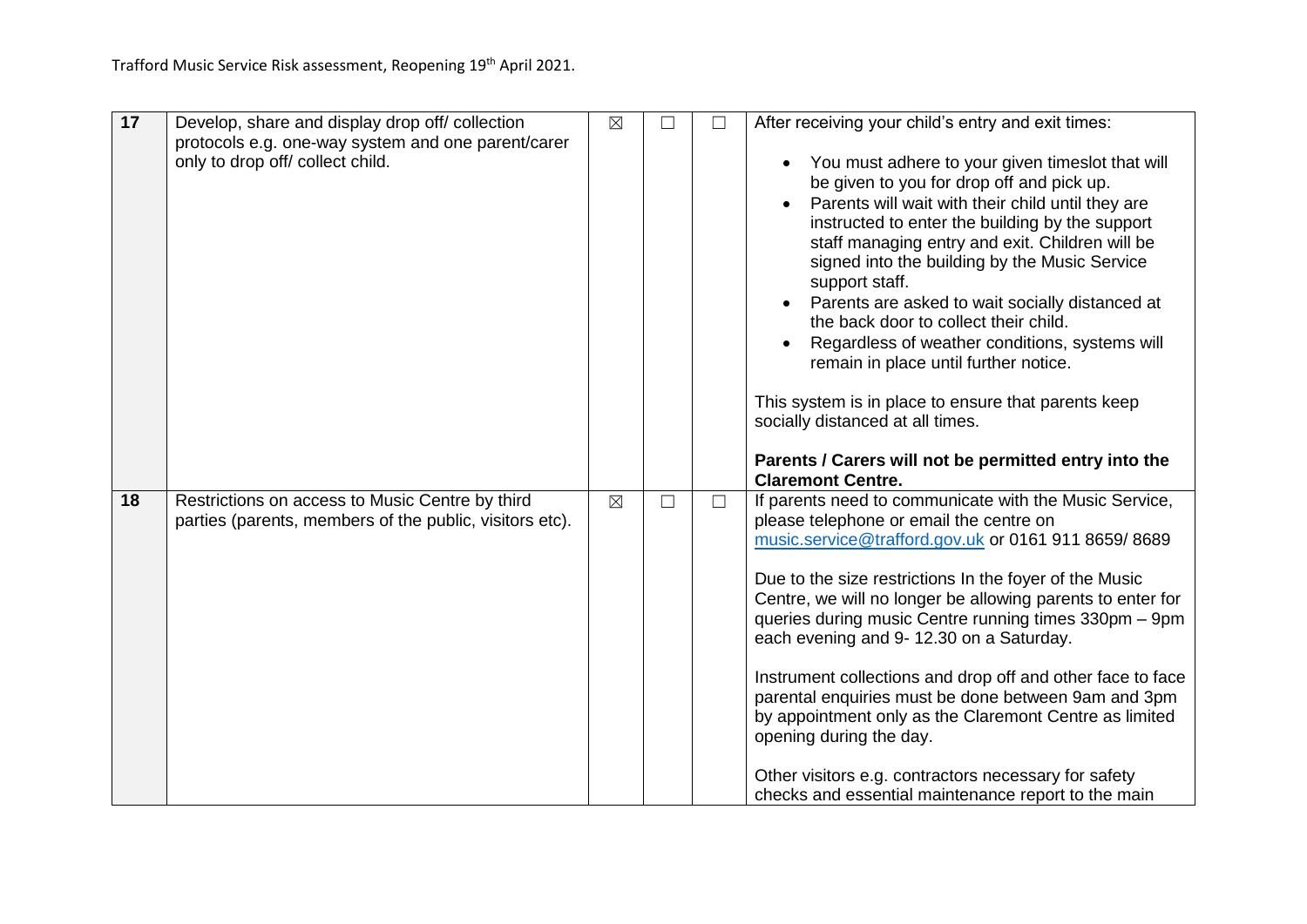|            |                                                                                                           |             |                   |              | office. Where possible contractors should visit site<br>between 9am and 3pm                                                                                                                                                                                                                                                                                                                                                                                                    |
|------------|-----------------------------------------------------------------------------------------------------------|-------------|-------------------|--------------|--------------------------------------------------------------------------------------------------------------------------------------------------------------------------------------------------------------------------------------------------------------------------------------------------------------------------------------------------------------------------------------------------------------------------------------------------------------------------------|
| 19         | Rota systems                                                                                              | $\boxtimes$ | $\Box$            | $\mathsf{L}$ | Once face to face lessons are re-established we will be<br>offering pupils who come to the Claremont Centre for<br>ensembles to come for a shorter length of time so that<br>we can split rehearsals and maintain social distancing on<br>a rotated system in addition to our online ensemble<br>provision which will continue through the summer term.                                                                                                                        |
|            | <b>Physical / Social Distancing in the Building</b>                                                       |             |                   |              |                                                                                                                                                                                                                                                                                                                                                                                                                                                                                |
| <b>Ref</b> | <b>Control Measure</b>                                                                                    | <b>Yes</b>  | <b>No</b>         | N/A          | <b>Actions Taken</b><br><b>Details / Further Information</b>                                                                                                                                                                                                                                                                                                                                                                                                                   |
| 20         | Teaching spaces will have markers to indicate 2m<br>and 3m distance between pupil and teacher.            | $\boxtimes$ | $\vert \ \ \vert$ | ⊔            | Pupils will be made aware of the need to keep their<br>distance from their teacher, and other pupils. Information<br>will be sent to pupils prior to them returning to the<br><b>Claremont Centre.</b><br>A video demonstrating distancing requirements will be<br>sent to pupils prior to returning to the Claremont centre.                                                                                                                                                  |
| 21         | Social distancing and face coverings message is re-<br>enforced to staff and pupils at regular intervals. | $\boxtimes$ | $\Box$            | $\Box$       | Children will be instructed on social distancing regularly.<br>Markers will be in place to make it clear where to stand.<br>Pupils will not enter teaching rooms until instructed by<br>their tutor. They will wait on allocated markers outside<br>the classroom.<br>Posters highlighting social distancing rules will be placed<br>around Music Centre.<br>The official government guidance states that "brief,<br>transitory contact, such as passing in a corridor, is low |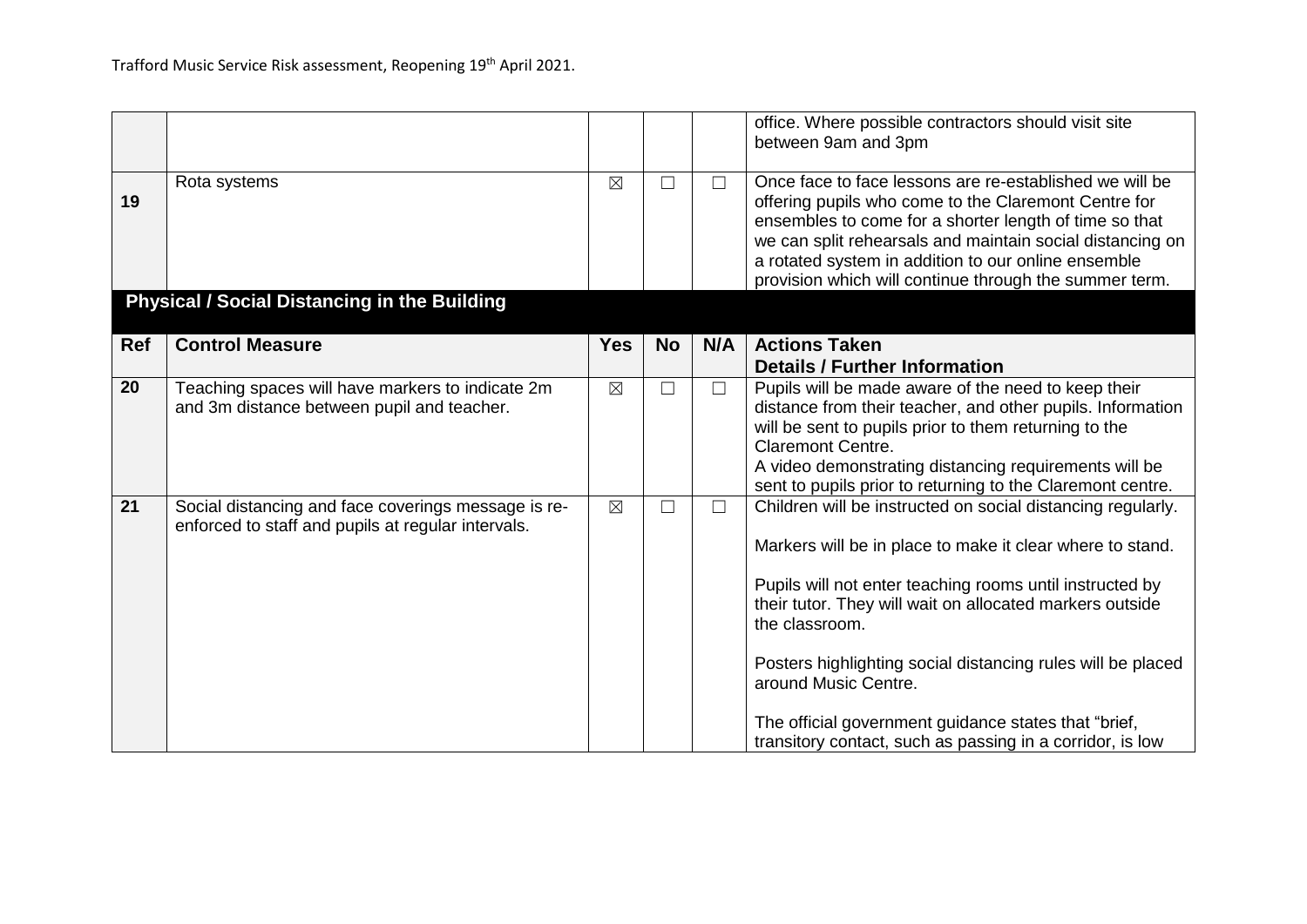|    |                                      |             |        |        | risk". However, we have maintained a one-way system<br>within the Music Centre building to mitigate this risk.<br>Children under 11 are not asked to wear masks but are<br>welcome to do so should parents wish.<br>Secondary age pupils are required to wear masks when<br>in corridors but not in lessons unless exempt.<br>All staff are required to wear masks in the corridors and<br>shared spaced unless exempt.<br>All pupils and staff will be required to stand/sit (once in<br>their classroom) on markers which will be measured and<br>stuck to the floor in each room.                                                                                                               |
|----|--------------------------------------|-------------|--------|--------|----------------------------------------------------------------------------------------------------------------------------------------------------------------------------------------------------------------------------------------------------------------------------------------------------------------------------------------------------------------------------------------------------------------------------------------------------------------------------------------------------------------------------------------------------------------------------------------------------------------------------------------------------------------------------------------------------|
| 22 | Reduced movement around Music Centre | $\boxtimes$ | $\Box$ | $\Box$ | Pupils are encouraged only to be in the building for their<br>allotted time and where possible use the toilet before<br>attending Music Centre.<br>The Music Centre now has a one-way system in place<br>where children keep to the left of the space. The first set<br>of stairs is to go up, and the second set to come down.<br>Identified areas where children might potentially be in<br>close proximity, such as toilets, will be managed<br>internally and safety procedures put into place. There<br>will be a one in and one out rule that children will be<br>briefed on and signage will support. Pupils will be<br>required to wash their hands upon entry and exit to the<br>toilets. |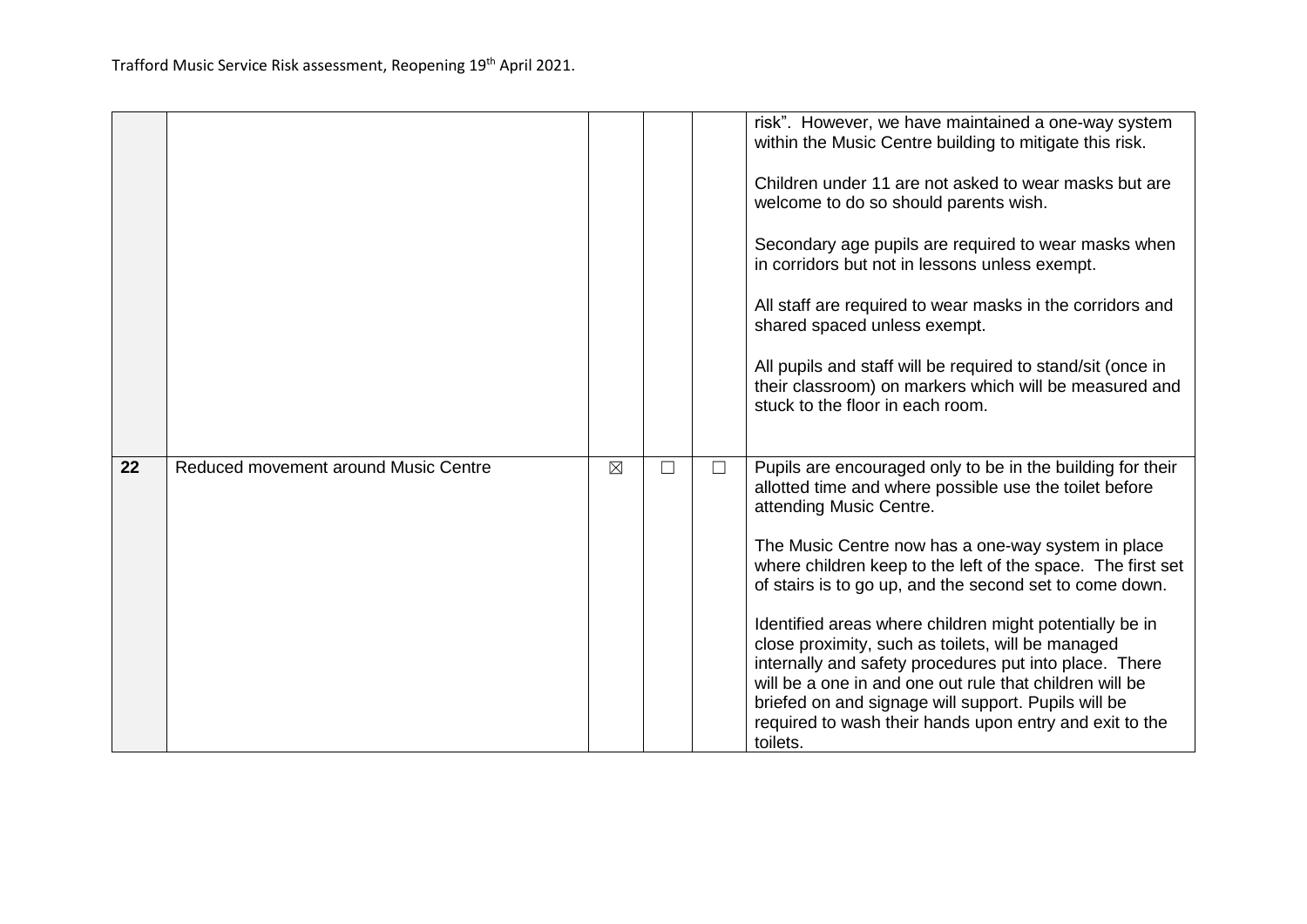| 23 |                                                       |             |             |        | The staffroom will be timetabled for use and this will be   |
|----|-------------------------------------------------------|-------------|-------------|--------|-------------------------------------------------------------|
|    | Stagger the use and limit the occupancy of staff room | $\boxtimes$ |             |        |                                                             |
|    | and offices by employees.                             |             |             |        | strictly adhered to by all staff. There will be a maximum   |
|    |                                                       |             |             |        | occupancy sign on the door which must be adhered to.        |
|    |                                                       |             |             |        |                                                             |
|    |                                                       |             |             |        | The office will be reorganised to enable staff to work at a |
|    |                                                       |             |             |        | safe distance from each other and home working will         |
|    |                                                       |             |             |        | continue where possible from April to September.            |
|    |                                                       |             |             |        | Photocopier will be wiped down before and after use.        |
|    |                                                       |             |             |        |                                                             |
|    |                                                       |             |             |        | During music centre operating hours the staff room will     |
|    |                                                       |             |             |        | not be available for staff to use as will be assigned as a  |
|    |                                                       |             |             |        | teaching space.                                             |
| 24 | The downstairs kitchen will operate a one in one out  | ⊠           |             | $\Box$ | Anyone using the downstairs kitchen must comply with        |
|    | system.                                               |             |             |        | one in one out measures as it is not large enough for       |
|    |                                                       |             |             |        | more than one person in at a time                           |
|    |                                                       |             |             |        | Signage will be placed on the door and staff will be        |
|    |                                                       |             |             |        | briefed.                                                    |
| 25 | External lettings of the building will be on hold     | $\boxtimes$ | П           | $\Box$ | Cleaning will take place each morning Monday to Friday      |
|    |                                                       |             |             |        | and Saturday mornings. Lettings will be limited until       |
|    |                                                       |             |             |        | September while we phase Music Centre back.                 |
| 26 | Non-essential repair / contracted works in buildings  | $\boxtimes$ | $\boxtimes$ | $\Box$ | We are not planning any non-essential works but should      |
|    | to be carried outside Music Centre hours              |             |             |        | these be required we will try to have them carried out      |
|    |                                                       |             |             |        | outside of music centre hours.                              |
|    | Additional information regarding safe use of          |             |             |        |                                                             |
|    | space to detailed below.                              |             |             |        |                                                             |
|    |                                                       |             |             |        |                                                             |
|    | N/A                                                   |             |             |        |                                                             |
|    |                                                       |             |             |        |                                                             |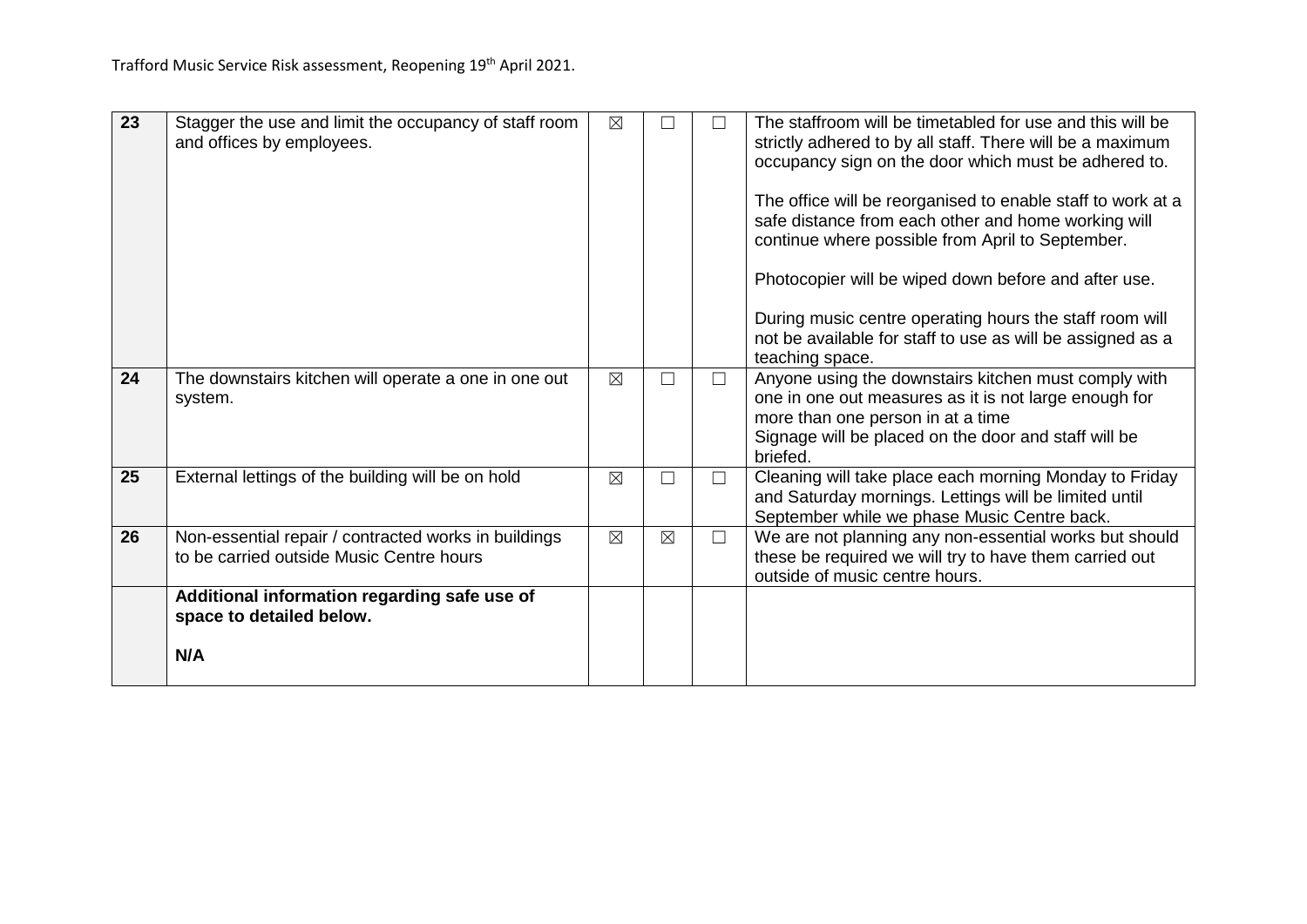# **Infection Control, Cleaning and Hygiene Arrangements**

| Ref | <b>Control Measure</b>                                                                                                                                                                                                                                                                                  | <b>Yes</b>  | <b>No</b> | N/A    | <b>Actions Taken</b>                                                                                                                                                                                                                                                                                                                                                                                                                                                                                                                                                                                                                                                                                 |
|-----|---------------------------------------------------------------------------------------------------------------------------------------------------------------------------------------------------------------------------------------------------------------------------------------------------------|-------------|-----------|--------|------------------------------------------------------------------------------------------------------------------------------------------------------------------------------------------------------------------------------------------------------------------------------------------------------------------------------------------------------------------------------------------------------------------------------------------------------------------------------------------------------------------------------------------------------------------------------------------------------------------------------------------------------------------------------------------------------|
|     |                                                                                                                                                                                                                                                                                                         |             |           |        | <b>Details / Further Information</b>                                                                                                                                                                                                                                                                                                                                                                                                                                                                                                                                                                                                                                                                 |
| 27  | Staff and/or pupils who are experiencing symptoms<br>associated with COVID-19 are instructed not to<br>attend the school/ setting and to refer to current<br>advice and guidance                                                                                                                        | $\boxtimes$ | $\Box$    | $\Box$ | Staff and parents/carers are reminded of this<br>requirement.<br>Please refer to reference 8 - 13 for further details.                                                                                                                                                                                                                                                                                                                                                                                                                                                                                                                                                                               |
| 28  | Staff who experience symptoms as above whilst at<br>work should immediately go home and follow the<br>guidance set out above.                                                                                                                                                                           | $\boxtimes$ | $\Box$    | $\Box$ | Staff are reminded of this requirement.<br>Please refer to reference $8 - 13$ for further details.                                                                                                                                                                                                                                                                                                                                                                                                                                                                                                                                                                                                   |
| 29  | Pupils who experience COVID-19 symptoms should<br>be collected from Music centre as soon as possible.<br>They should be kept 2m apart from all other pupils<br>and staff whilst on site.<br>If a pupil needs direct personal care until they can<br>return home, staff should wear the appropriate PPE. | $\boxtimes$ | $\Box$    | $\Box$ | Children who experience COVID-19 symptoms would be<br>cared for by the duty manager, outside the Music Centre<br>building (in good weather) or the Medical Room (C12)<br>until a parent or carer arrives. Parents will collect them<br>from the back door, and pupil will be accompanied in<br>exiting through the fire door. Our supervisory assistant<br>would then sign them out.<br>What happens if someone becomes unwell in our<br><b>Music Centre?</b><br>If anyone in our Music Centre becomes unwell with a<br>new, continuous cough or a high temperature, or has a<br>loss of, or change in, their normal sense of taste or smell<br>(anosmia), their parents/carers will be contacted to |
|     |                                                                                                                                                                                                                                                                                                         |             |           |        | collect their child and advised to follow the COVID-19:<br>guidance for households with possible coronavirus<br>infection guidance.<br>If the child needs to go to the bathroom while waiting to<br>be collected, they should use disabled toilet. This toilet                                                                                                                                                                                                                                                                                                                                                                                                                                       |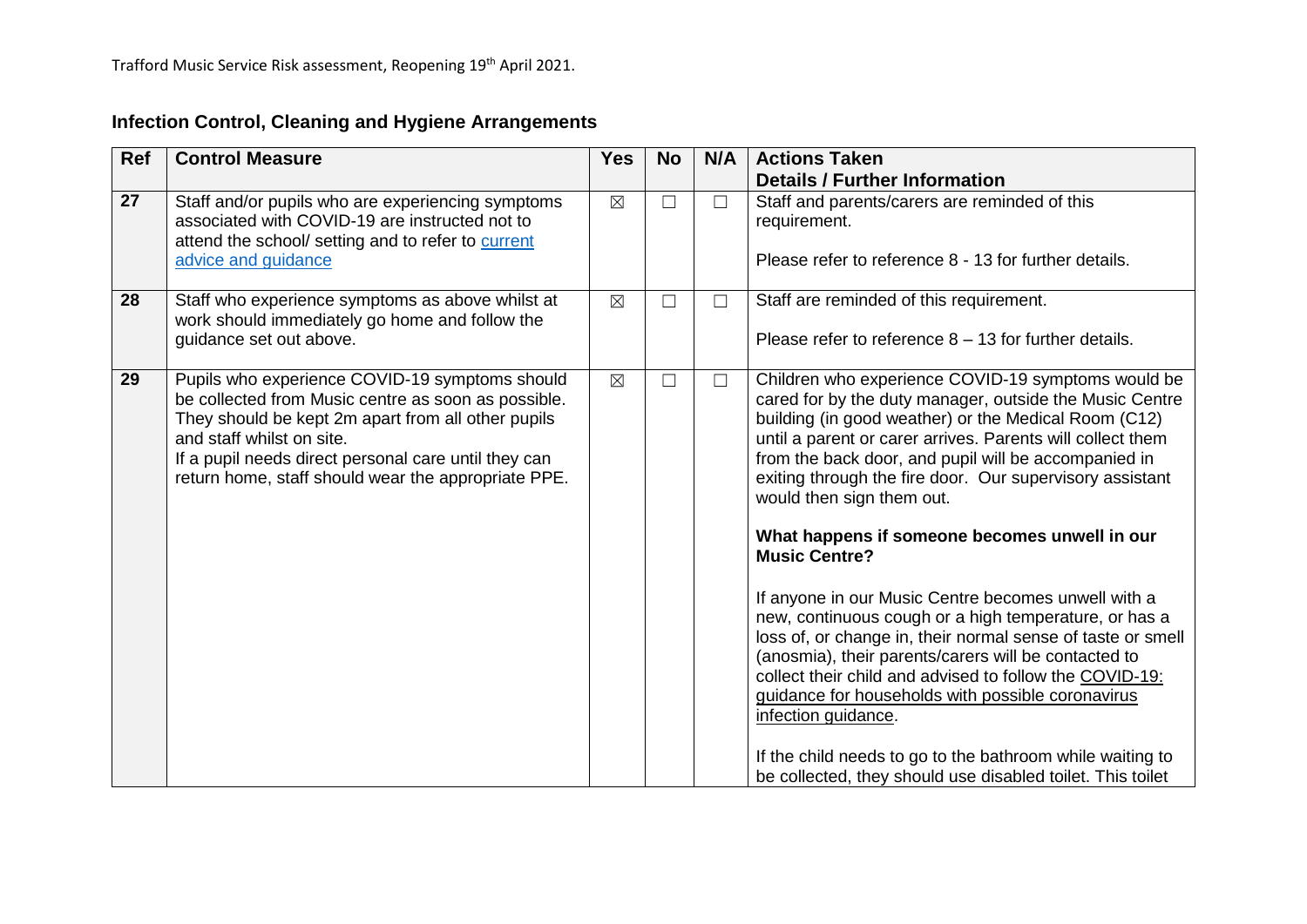|  |  | will be cleaned and disinfected using standard cleaning<br>products before being used by anyone else.                                                                                                                                                                                                                                                       |
|--|--|-------------------------------------------------------------------------------------------------------------------------------------------------------------------------------------------------------------------------------------------------------------------------------------------------------------------------------------------------------------|
|  |  | PPE will be worn by the senior staff member caring for<br>the child while they await collection where a distance of<br>2 metres cannot be maintained (such as for a very<br>young child or a child with complex needs).                                                                                                                                     |
|  |  | In an emergency, 999 will be called if they are seriously<br>ill or injured or their life is at risk. We will not visit the GP,<br>pharmacy, urgent care centre or a hospital.                                                                                                                                                                              |
|  |  | If a member of staff has helped someone with<br>symptoms, they will not need to go home unless they<br>develop symptoms themselves (and in which case, a<br>test is available) or the child subsequently tests positive.                                                                                                                                    |
|  |  | They should wash their hands thoroughly for 20 seconds<br>after any contact with someone who is unwell. Cleaning<br>the affected area with normal household disinfectant<br>after someone with symptoms has left will reduce the<br>risk of passing the infection on to other people. See the<br>COVID-19: cleaning of non-healthcare settings<br>guidance. |
|  |  | What happens if there is a confirmed case of<br>coronavirus in a setting?                                                                                                                                                                                                                                                                                   |
|  |  | When a child or staff member develops symptoms<br>compatible with coronavirus, they will be sent home and<br>advised to self-isolate for 7 days. Their fellow household<br>members should self-isolate for 10 days. All staff and<br>pupils who are attending school will have access to a<br>test if they display symptoms of coronavirus, and will be     |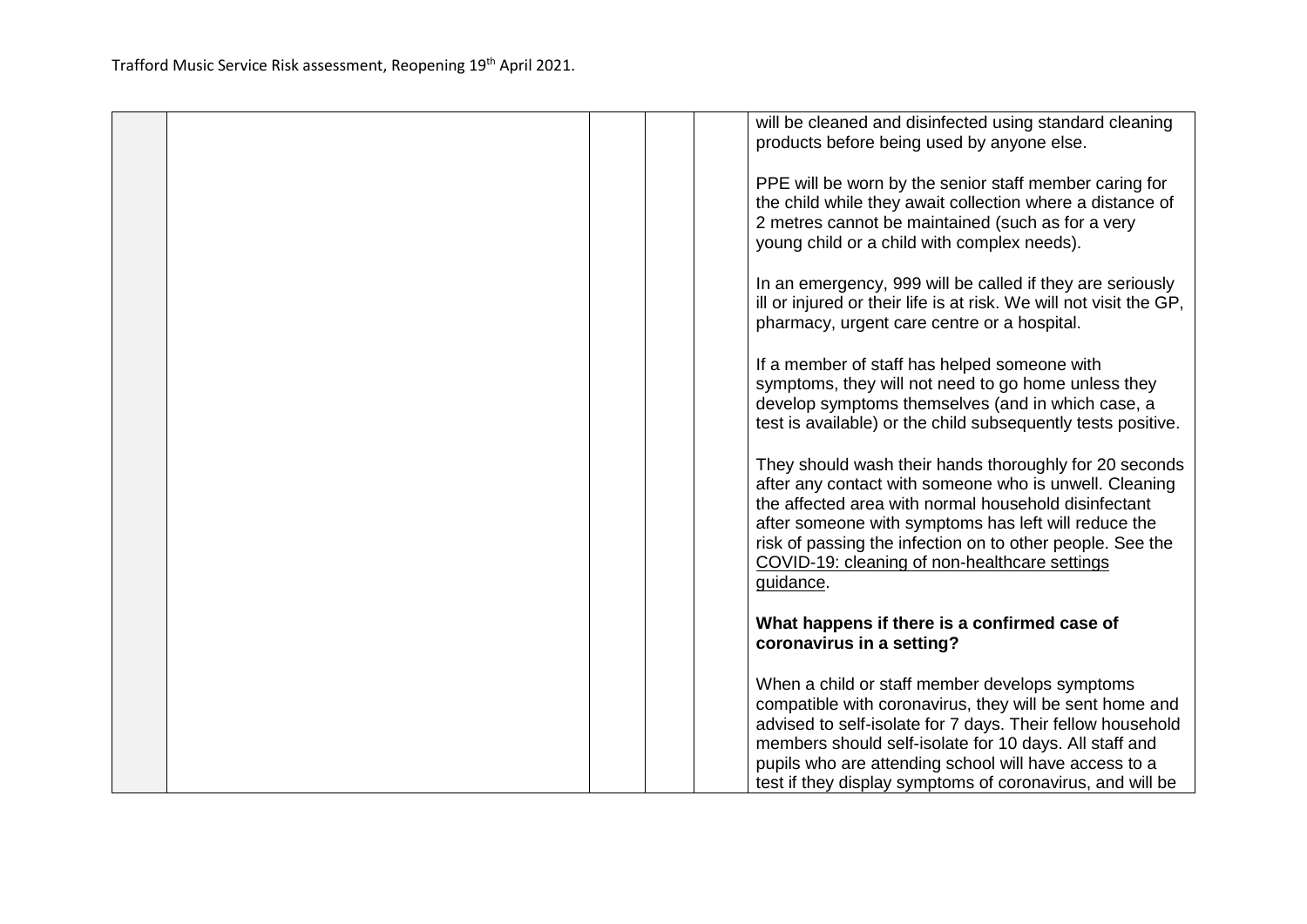|    |                                                                                                                                                                                                                                                                                                      |             |        |        | told to get tested immediately and to inform school of the<br>subsequent outcome.<br>Where the child or staff member tests negative, they can<br>return to Music Centre if they no longer display COVID-<br>19 related symptoms.                                                                                                                                                                                                                                                                                                                                                                                                                                                                                                                                                       |
|----|------------------------------------------------------------------------------------------------------------------------------------------------------------------------------------------------------------------------------------------------------------------------------------------------------|-------------|--------|--------|----------------------------------------------------------------------------------------------------------------------------------------------------------------------------------------------------------------------------------------------------------------------------------------------------------------------------------------------------------------------------------------------------------------------------------------------------------------------------------------------------------------------------------------------------------------------------------------------------------------------------------------------------------------------------------------------------------------------------------------------------------------------------------------|
| 30 | Provision of hand-washing / hand-hygiene facilities at<br>entrance and in main hall.<br>Provision of Anti bac wipes in all teaching rooms to<br>wipe instruments and particularly pianos after use.                                                                                                  | $\boxtimes$ | $\Box$ | $\Box$ | Wall mounted hand sanitizers are available at the<br>entrances to Music Centre outlined in reference 13<br>above. They will also be available in the Main Hall, the<br>corridor upstairs and by the toilets.<br>All teaching spaces have a hand sanitiser dispenser, anti<br>bac wipes for pianos etc. and gloves.<br>All pupils may bring their own hand sanitiser.<br>Additional measures for specific instruments will be<br>adhered to in relation to hygiene - see appendix 1.                                                                                                                                                                                                                                                                                                    |
| 31 | All staff and pupils are encouraged to regularly wash<br>their hands with soap and water, especially prior to<br>arrival at Music Centre. On arrival at the Music<br>Centre, pupils will be asked to sanitise in the foyer.<br>On exit pupils will be asked to sanitise their hands in<br>the foyer. | $\boxtimes$ | $\Box$ | $\Box$ | All children will be asked to wash their hands with soap<br>and water prior to setting off for the Claremont Centre.<br>They will then be asked to hand sanitise on entry to and<br>prior to exit from Music Centre. Children will be<br>encouraged to use the toilet before coming to the<br>Centre, if using the toilets at the Centre they should<br>wash their hands on entry and exit of the toilets. Hand<br>sanitiser is available throughout the Centre and pupils<br>will be asked to sanitise on entering and exiting teaching<br>rooms. They are also encouraged to practise good<br>respiratory hygiene, involving washing hands after<br>sneezes or coughs.<br>Teachers are advised to wash their hands before and<br>after handling any materials shared with pupils, in |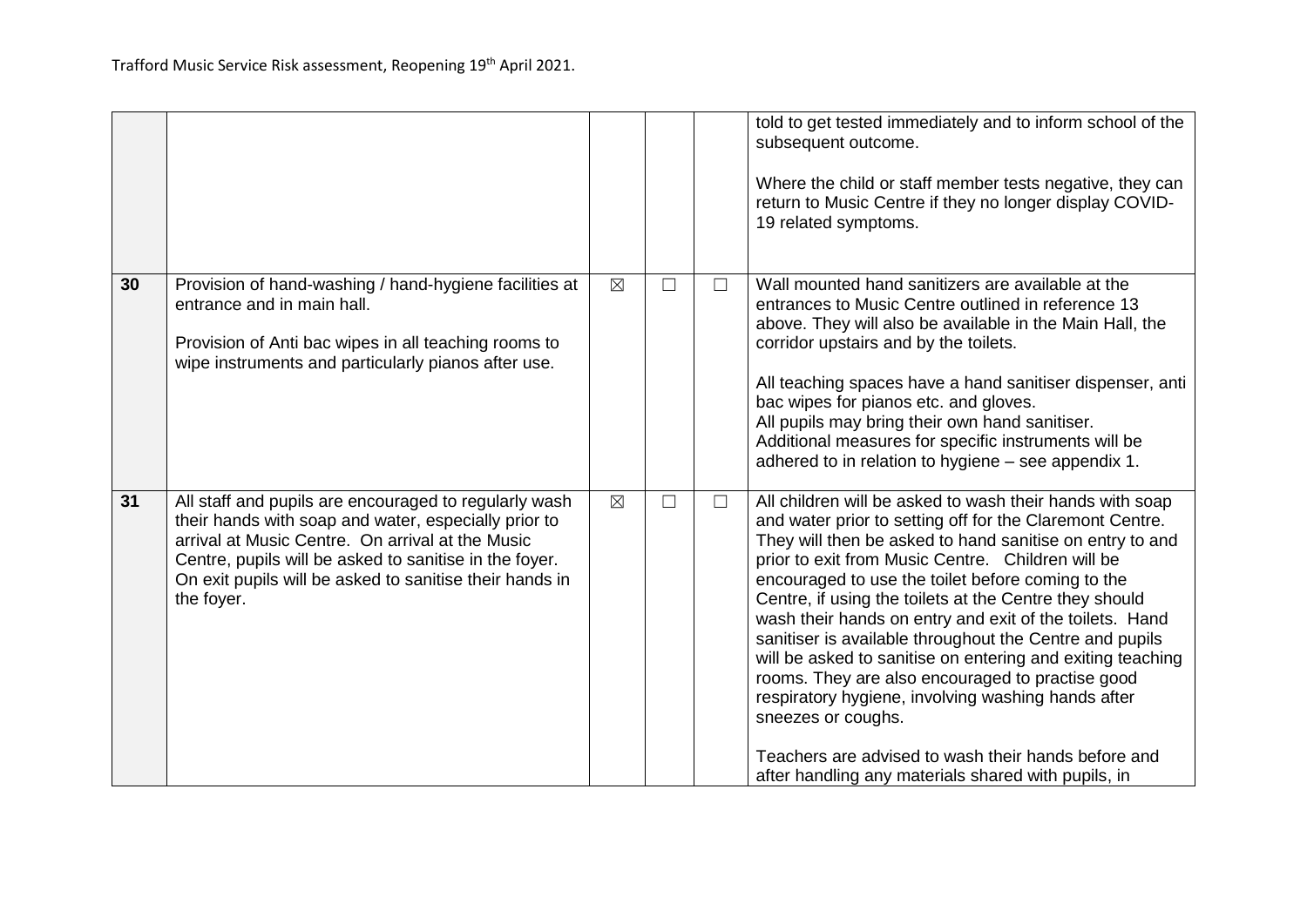| 32 | Remove unnecessary items from classrooms and                                                                                                                                                          | $\boxtimes$ | $\Box$ | $\Box$ | addition to washing on entry, prior to exit, after toileting,<br>after sneezing or coughing, etc.<br>Pupils may bring to Music Centre their own packet of<br>paper tissues for personal use and their own pocket<br>hand sanitiser.<br>All furniture will be removed from the foyer, all                                                                                                                                          |
|----|-------------------------------------------------------------------------------------------------------------------------------------------------------------------------------------------------------|-------------|--------|--------|-----------------------------------------------------------------------------------------------------------------------------------------------------------------------------------------------------------------------------------------------------------------------------------------------------------------------------------------------------------------------------------------------------------------------------------|
|    | foyer                                                                                                                                                                                                 |             |        |        | unnecessary items of furniture removed from classrooms<br>and stored in the annexe.                                                                                                                                                                                                                                                                                                                                               |
| 33 | Sharing of pencils/ pens and other items of stationery<br>is avoided where possible. (Pupils have their own<br>stationery in their own pencil case).                                                  | $\boxtimes$ | $\Box$ | $\Box$ | All children will have their personal items of stationery<br>and items of essential equipment.                                                                                                                                                                                                                                                                                                                                    |
| 34 | Sharing of instruments is prohibited.<br>Emptying of instruments (water) follows strict safety<br>procedures.                                                                                         | $\boxtimes$ | $\Box$ | $\Box$ | All children and teachers will use their own instruments<br>at all times.<br>Instruments that require emptying will be emptied onto a<br>paper towel and this will be binned immediately in the<br>lidded bin.                                                                                                                                                                                                                    |
| 35 | Equipment that may need to be shared (laminators,<br>guillotines, items of equipment used in the class that<br>will be then used by someone else, etc.) should be<br>cleaned and sanitised after use. | $\boxtimes$ | $\Box$ | $\Box$ | Cleaning materials with appropriate PPE are available<br>throughout Music Centre to allow for the cleaning of<br>shared resources between use. Employees clean items<br>after use.<br>This will be shared with all staff as it will be the<br>responsibility of all staff to have a role in this operation.<br>Cleaning items are also available in the main office.<br>Signage in these areas are to remind staff of the need to |
| 36 | All staff and pupils are encouraged to cough / sneeze                                                                                                                                                 | $\boxtimes$ | $\Box$ | $\Box$ | clean equipment after use.<br>'Catch it, Kill it, Bin it' will be discussed with pupils                                                                                                                                                                                                                                                                                                                                           |
|    | into tissues and dispose of these in appropriate waste<br>disposal bins. (Catch it, Kill it, Bin it)                                                                                                  |             |        |        | regularly and posters displayed around Centre.                                                                                                                                                                                                                                                                                                                                                                                    |
|    |                                                                                                                                                                                                       |             |        |        | Tissues are available in each room and all children have<br>been encouraged to bring in tissues from home for their<br>own personal use.                                                                                                                                                                                                                                                                                          |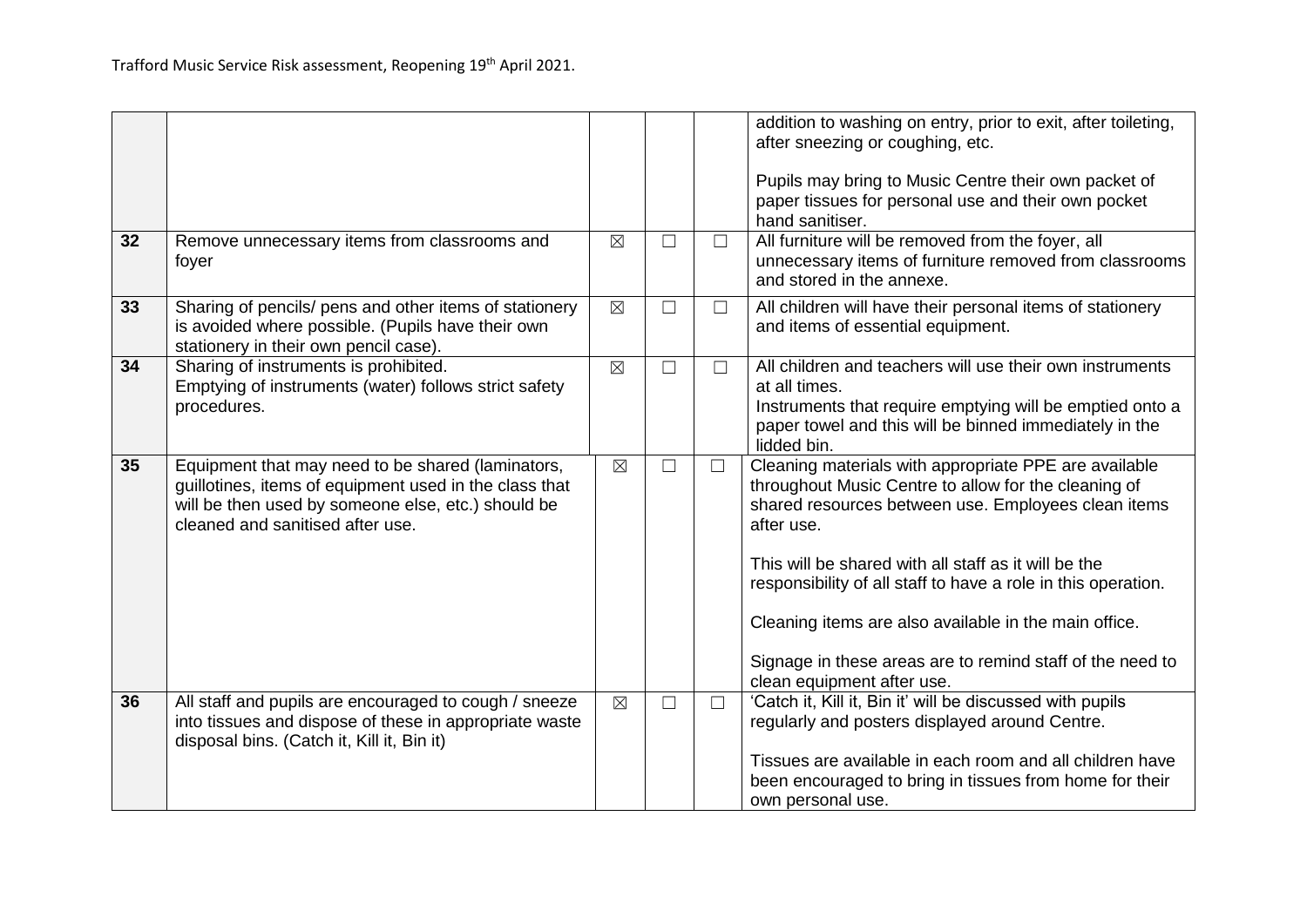| 37 | Additional lidded bins and increased emptying /<br>replacement are provided / in-place.                                                                                                                               | $\boxtimes$ |             | П      | Additional lidded bins are now in each classroom.<br>Bins will be emptied each morning by the cleaner.                                                                                                                                                                                                  |
|----|-----------------------------------------------------------------------------------------------------------------------------------------------------------------------------------------------------------------------|-------------|-------------|--------|---------------------------------------------------------------------------------------------------------------------------------------------------------------------------------------------------------------------------------------------------------------------------------------------------------|
| 38 | All working areas within the building should be well-<br>ventilated (Windows open) where safe and<br>appropriate to do so.                                                                                            | $\boxtimes$ | $\Box$      | $\Box$ | Internal teaching room doors will remain closed during<br>teaching hours due to sound transfer, windows will<br>remain open.                                                                                                                                                                            |
| 39 | Increased frequency of cleaning of communal areas<br>and locations / high contact points<br><b>Toilets</b><br>Door Handles/ Access Buttons<br>Kitchen areas and associated equipment<br><b>Printers/ Photocopiers</b> | $\boxtimes$ | $\boxtimes$ | $\Box$ | There is now an increased frequency of cleaning of<br>communal areas and high contact points.<br>This will be carried out by staff on a rota each evening.<br>The correct cleaning equipment and any associated PPE<br>will always be available.<br>Tutors will wipe door handles as each pupil leaves. |
| 40 | If staff bring in their own food this should be food<br>which does not require heating or additional<br>preparation in kitchen / canteen/ staff room areas.                                                           | $\boxtimes$ | $\Box$      | $\Box$ | If staff choose, at their own risk, to use the microwave<br>oven or toaster in the staffroom, then they must clean the<br>surfaces of these items immediately after use.                                                                                                                                |
| 41 | Use of kitchen areas to be limited to preparation of hot<br>drinks, cleaning of cups / mugs etc. Employees to use<br>own / designated cup or mug.                                                                     | $\boxtimes$ | $\Box$      | $\Box$ | Staff must bring their own mug with a lid on. All mugs will<br>be removed from the kitchen and stored in Caretaker<br>office.                                                                                                                                                                           |
| 42 | Employees to store, where possible, coats, bags on<br>the back of their chairs and bags safely under their<br>desks. They will not use communal coat racks.                                                           | $\boxtimes$ | $\Box$      | $\Box$ | Remove coat rack to Annexe                                                                                                                                                                                                                                                                              |
| 43 | Staff and pupils are provided with instructions on how<br>to achieve effective hand-washing; for example, in the<br>form of posters, written guidance and videos clips etc.                                           | $\boxtimes$ | $\Box$      | $\Box$ | <b>Hand-Washing Guidance</b><br><b>Hand-Washing Video</b><br><b>Hand-Washing Poster</b>                                                                                                                                                                                                                 |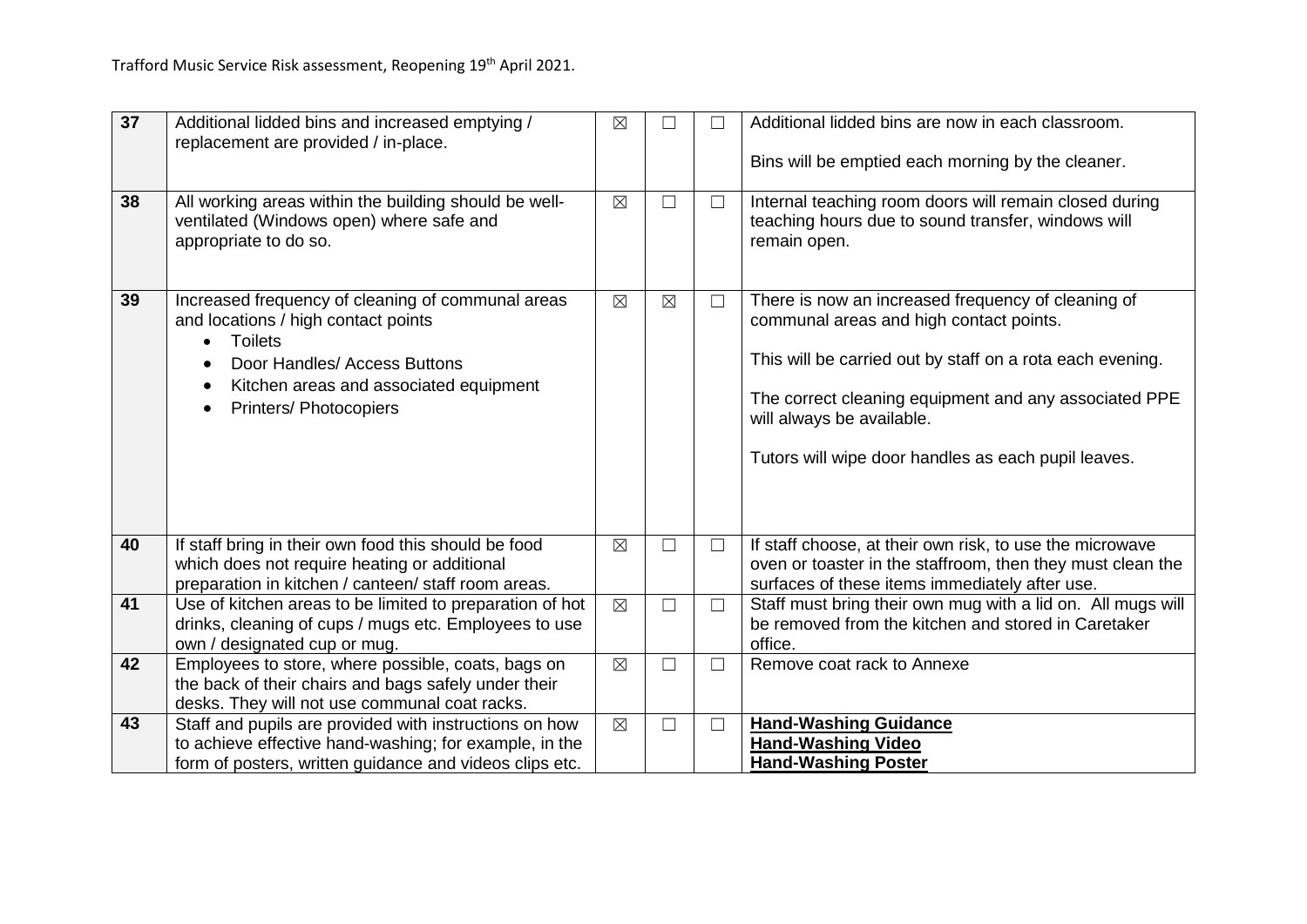| -44 | Office staff who receive deliveries, post etc. are<br>encouraged to wash their hands more frequently and<br>are provided with sanitiser.                                  | ⊠ |  | Office staff have been instructed to wash hands more<br>frequently.                                                                                                                                          |
|-----|---------------------------------------------------------------------------------------------------------------------------------------------------------------------------|---|--|--------------------------------------------------------------------------------------------------------------------------------------------------------------------------------------------------------------|
| 45  | Increased frequency of toilet inspections and checks<br>to ensure sufficient supplies of liquid soap and paper<br>towels are maintained. Staff to refill when running low | ⊠ |  | Toilet inspections will take place in the morning by the<br>cleaner and then in the evening the children's toilets will<br>be inspected by the supervisory assistant.                                        |
| 46  | Suppliers and Contractors advised if attending<br>premises of infection control arrangements, no-access<br>areas and expectations around personal hygiene.                | ⊠ |  | Contractors will only need to enter areas of the Centre<br>which require maintenance. Contractors are reminded to<br>wash their hands before entering and exiting school and<br>'Catch it, Kill it, Bin it'. |
|     | Additional Infection Control, Cleaning and Hygiene Measures applied (Please detail below)<br>N/A                                                                          |   |  |                                                                                                                                                                                                              |

# **Key Roles and Responsibilities**

| <b>Ref</b> | <b>Control Measure</b>                                   | Yes l       | No. | N/A    | <b>Actions Taken</b>                                          |
|------------|----------------------------------------------------------|-------------|-----|--------|---------------------------------------------------------------|
|            |                                                          |             |     |        | <b>Details / Further Information</b>                          |
| 47         | Sufficient staffing / resources are in place to maintain | $\boxtimes$ | L   | $\Box$ | A phased return of pupils will help to manage this.           |
|            | the security of the building and its occupants.          |             |     |        | The Claremont Centre opening will be phased to ensure         |
|            |                                                          |             |     |        | effective management of a safe return.                        |
| 48         | Sufficient staffing / resources are in place to maintain | $\boxtimes$ | □   | $\Box$ | Consumables are maintained and ordered by the cleaner.        |
|            | the cleanliness of the building and to carry out         |             |     |        | Cleaning is provided by Trafford Cleaning Services who        |
|            | necessary inspections of consumables needed to           |             |     |        | are responsible for ensuring cleaner staffing levels.         |
|            | maintain hygiene (including their replenishment).        |             |     |        | Cleaning has been increased from 3 times a week to 6          |
|            |                                                          |             |     |        | times per week.                                               |
| 49         | Sufficient numbers of trained staff are in place to      | ⊠           | Г   | ┓      | There are at least five named First Aiders all of which are   |
|            | provide Emergency First Aid.                             |             |     |        | also paediatric First Aid trained. There is another first aid |
|            |                                                          |             |     |        | course booked in June training an additional 12 members       |
|            |                                                          |             |     |        | of staff.                                                     |
| 50         | Sufficient numbers of staff are in place to enable safe  | $\boxtimes$ | L   | П      | A fire drill will be conducted i summer term 2021. This will  |
|            | evacuation of the building in the event of an            |             |     |        | be an alarm sounded and then a walk through the               |
|            | emergency.                                               |             |     |        | process one at a time. The duty manager will go around        |
|            |                                                          |             |     |        | the building and let staff know their turn to exit. One way   |
|            |                                                          |             |     |        | systems will be ignored for the fire drill.                   |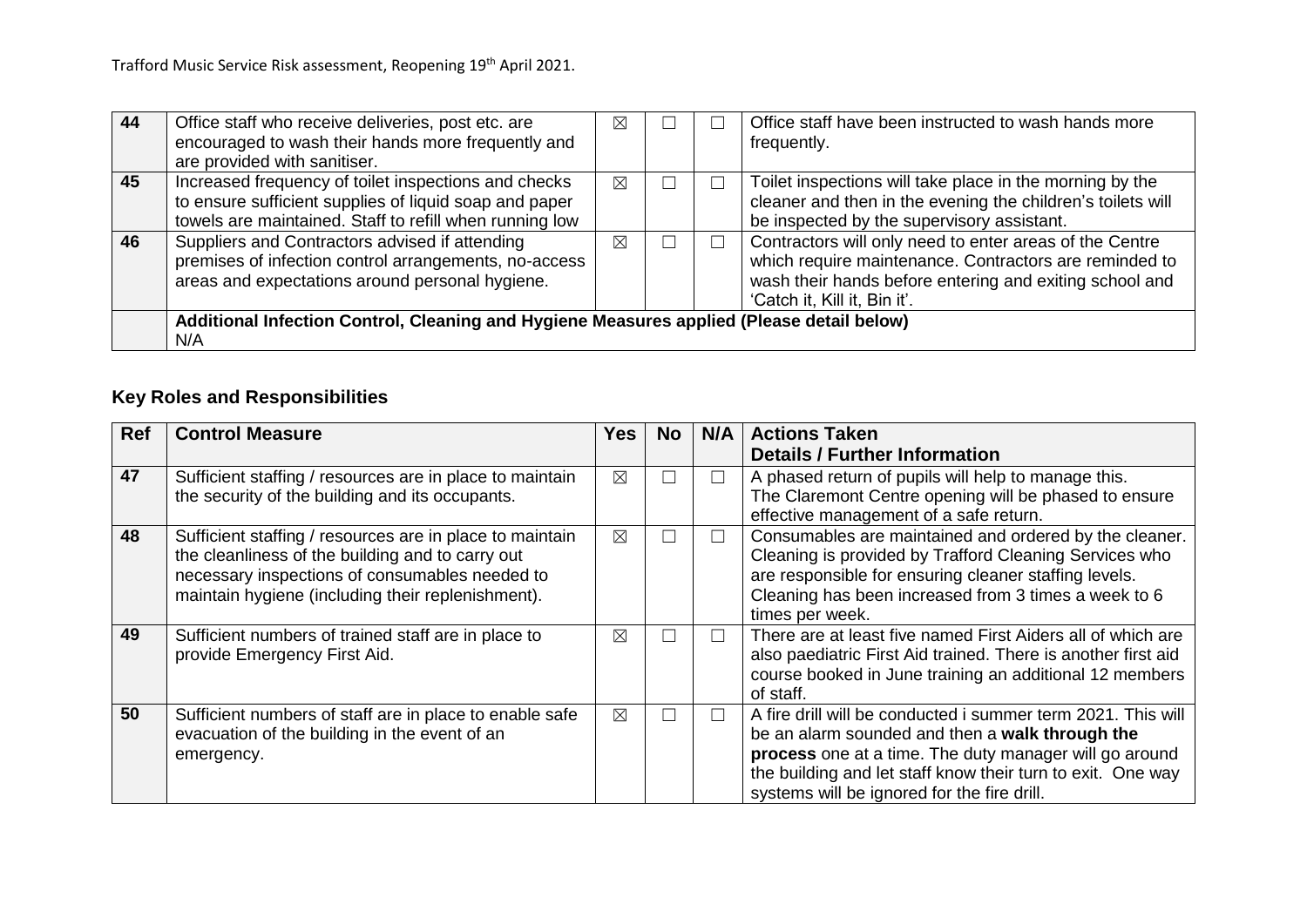|            | <b>Statutory Premises Compliance and Maintenance</b>                                                                                                                                                                                                                                                                         |     |     |        |                                                                                                                                                                                                                           |  |  |
|------------|------------------------------------------------------------------------------------------------------------------------------------------------------------------------------------------------------------------------------------------------------------------------------------------------------------------------------|-----|-----|--------|---------------------------------------------------------------------------------------------------------------------------------------------------------------------------------------------------------------------------|--|--|
| <b>Ref</b> | <b>Control Measure</b>                                                                                                                                                                                                                                                                                                       | Yes | No. | N/A    | <b>Actions Taken</b><br><b>Details / Further Information</b>                                                                                                                                                              |  |  |
| 51         | PPM (Planned Preventative Maintenance) work<br>continues to be delivered for critical building systems<br>(Life-Safety) including:<br>Fire Alarm and Detection<br><b>Powered Doors / Gates</b><br>Legionella and Water Testing<br><b>Electrical Safety</b><br><b>Gas Safety</b><br><b>PAT Testing</b><br>Asbestos Management | ⊠   |     | $\Box$ | Our maintenance is managed by Trafford Service Level<br>Agreements. All safety checks and maintenance are<br>currently up to date.                                                                                        |  |  |
| 52         | Defect Reporting arrangements are in place.                                                                                                                                                                                                                                                                                  | ⊠   | □   | $\Box$ | All staff are aware to report defects to the Head of<br>Service either via the weekly SLT meeting, the Admin<br>agenda or by email. Where the Head of Service is on<br>leave the other duty managers should be contacted. |  |  |
|            | <b>Additional Statutory Compliance and Maintenance issues.</b><br><b>None</b>                                                                                                                                                                                                                                                |     |     |        |                                                                                                                                                                                                                           |  |  |

# **Any Additional Information and Control Measures (Detail Below)**

**This risk assessment will be reviewed on a monthly basis or as sooner, if required.**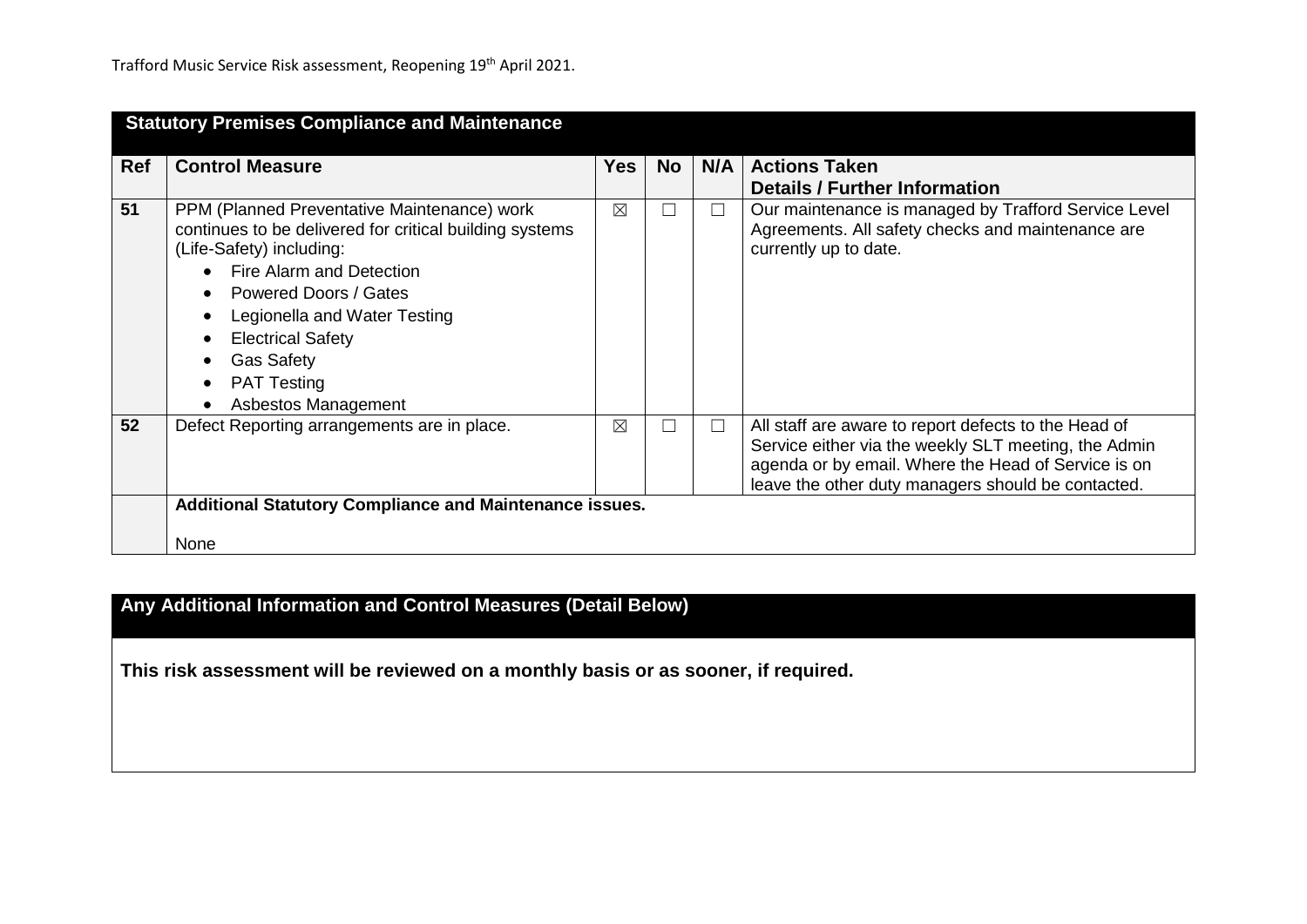| Approved by<br>(Head Teacher/<br><b>Chair of</b><br>Governors) | Yes<br>Yes                                                                                                                                               | Date of Approval      | March 2021              |
|----------------------------------------------------------------|----------------------------------------------------------------------------------------------------------------------------------------------------------|-----------------------|-------------------------|
| <b>Date Provided</b><br>to Unions                              | The points raised in this risk assessment have<br>been seen by all Union representatives in<br>Trafford and discussed at Director of Education<br>level. | <b>Date of Review</b> | Monthly from April 2021 |
| Date shared<br>with all staff                                  | 31.03.2021                                                                                                                                               |                       |                         |
| Date shared<br>with<br><b>Parents/Carers</b>                   |                                                                                                                                                          | Date shared with LA   | 31.03.2021              |